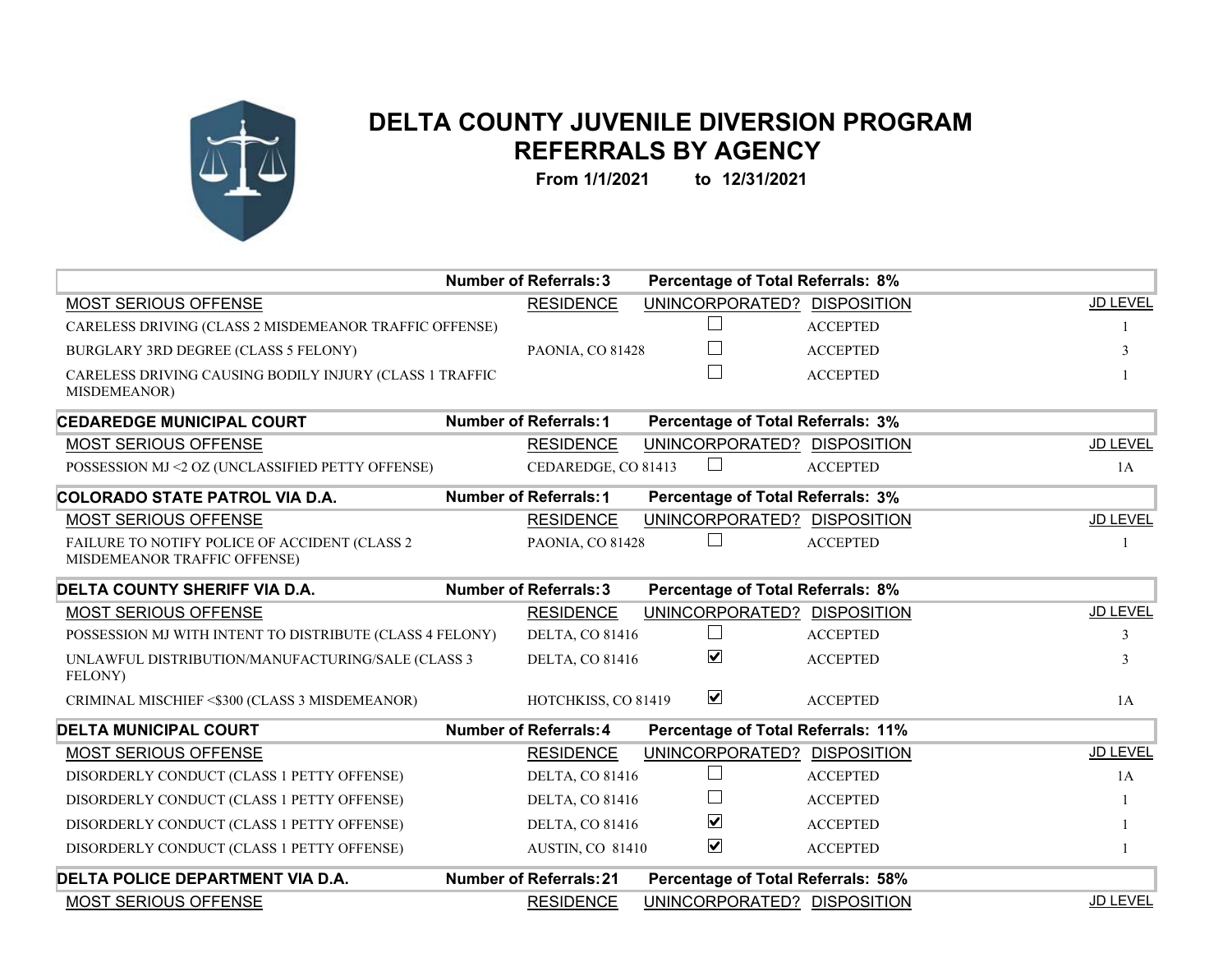| MIP (PETTY OFFENSE)                                     | CEDAREDGE, CO 81413           | $\Box$                            | <b>ACCEPTED</b>             | 1A              |
|---------------------------------------------------------|-------------------------------|-----------------------------------|-----------------------------|-----------------|
| POSSESSION MJ <2 OZ (UNCLASSIFIED PETTY OFFENSE)        | <b>DELTA, CO 81416</b>        | $\blacktriangledown$              | <b>ACCEPTED</b>             | 1A              |
| THEFT \$300-\$749 (CLASS 2 MISDEMEANOR)                 | <b>DELTA, CO 81416</b>        | $\mathsf{I}$                      | <b>ACCEPTED</b>             | 2               |
| POSSESSION MJ <2 OZ (UNCLASSIFIED PETTY OFFENSE)        | <b>DELTA, CO 81416</b>        | $\mathbf{L}$                      | <b>ACCEPTED</b>             | 1A              |
| MIP (PETTY OFFENSE)                                     | <b>DELTA, CO 81416</b>        | $\blacktriangledown$              | <b>ACCEPTED</b>             | 1A              |
| POSSESSION MJ <2 OZ (UNCLASSIFIED PETTY OFFENSE)        | <b>DELTA, CO 81416</b>        | $\mathsf{L}$                      | <b>ACCEPTED</b>             | 1A              |
| HARASSMENT (CLASS 3 MISDEMEANOR)                        | <b>DELTA, CO 81416</b>        | $\Box$                            | <b>ACCEPTED</b>             | 2               |
| CRIMINAL MISCHIEF \$750-\$999 (CLASS 1 MISDEMEANOR)     | <b>DELTA, CO 81416</b>        | $\mathbb{R}^n$                    | <b>ACCEPTED</b>             | 3               |
| POSSESSION MJ <2 OZ (UNCLASSIFIED PETTY OFFENSE)        | <b>DELTA, CO 81416</b>        | $\Box$                            | <b>ACCEPTED</b>             | 1A              |
| CRIMINAL MISCHIEF \$750-\$999 (CLASS 1 MISDEMEANOR)     | <b>DELTA, CO 81416</b>        | $\Box$                            | <b>ACCEPTED</b>             | 3               |
| RECKLESS DRIVING (MISDEMEANOR 2 TRAFFIC OFFENSE)        | <b>DELTA, CO 81416</b>        | $\mathbb{R}^n$                    | <b>ACCEPTED</b>             |                 |
| CRIMINAL MISCHIEF \$750-\$999 (CLASS 1 MISDEMEANOR)     | <b>DELTA, CO 81416</b>        | $\mathbb{R}^n$                    | <b>ACCEPTED</b>             | 3               |
| CRIMINAL MISCHIEF \$750-\$999 (CLASS 1 MISDEMEANOR)     | <b>DELTA, CO 81416</b>        | $\Box$                            | <b>ACCEPTED</b>             |                 |
| POSSESSION MJ <2 OZ (UNCLASSIFIED PETTY OFFENSE)        | <b>DELTA, CO 81416</b>        | $\vert \ \ \vert$                 | <b>ACCEPTED</b>             |                 |
| CRIMINAL MISCHIEF \$750-\$999 (CLASS 1 MISDEMEANOR)     | <b>DELTA, CO 81416</b>        | $\mathbf{L}$                      | <b>ACCEPTED</b>             | 3               |
| POSSESSION MJ <2 OZ (UNCLASSIFIED PETTY OFFENSE)        | AUSTIN, CO 81410              | $\blacktriangledown$              | <b>ACCEPTED</b>             | 1A              |
| POSSESSION MJ <2 OZ (UNCLASSIFIED PETTY OFFENSE)        | AUSTIN, CO 81410              | $\blacktriangledown$              | <b>ACCEPTED</b>             | 1A              |
| CRIMINAL MISCHIEF \$750-\$999 (CLASS 1 MISDEMEANOR)     | <b>DELTA, CO 81416</b>        | $\overline{\mathbf{v}}$           | <b>ACCEPTED</b>             | 3               |
| POSSESSION MJ <2 OZ (UNCLASSIFIED PETTY OFFENSE)        | <b>DELTA, CO 81416</b>        | $\mathbb{R}^n$                    | <b>ACCEPTED</b>             | 1A              |
| SPEEDING >24 MPH OVER SPEED LIMIT (CLASS 2 MISDEMEANOR) | <b>DELTA, CO 81416</b>        | $\vert \ \ \vert$                 | <b>ACCEPTED</b>             |                 |
| CRIMINAL MISCHIEF \$750-\$999 (CLASS 1 MISDEMEANOR)     | <b>DELTA, CO 81416</b>        | $\mathbb{R}^n$                    | <b>ACCEPTED</b>             | 3               |
| HOTCHKISS MARSHAL VIA D.A.                              | <b>Number of Referrals: 2</b> | Percentage of Total Referrals: 6% |                             |                 |
| <b>MOST SERIOUS OFFENSE</b>                             | <b>RESIDENCE</b>              |                                   | UNINCORPORATED? DISPOSITION | <b>JD LEVEL</b> |
| ASSAULT 3RD DEGREE (CLASS 1 MISDEMEANOR)                | HOTCHKISS, CO 81419           | $\blacktriangledown$              | <b>ACCEPTED</b>             | 3               |
| MENACING (CLASS 5 FELONY)                               | <b>DELTA, CO 81416</b>        |                                   | <b>ACCEPTED</b>             | 3               |
| <b>HOTCHKISS MUNICIPAL COURT</b>                        | <b>Number of Referrals: 1</b> | Percentage of Total Referrals: 3% |                             |                 |
| <b>MOST SERIOUS OFFENSE</b>                             | <b>RESIDENCE</b>              |                                   | UNINCORPORATED? DISPOSITION | JD LEVEL        |
| MIP (PETTY OFFENSE)                                     | HOTCHKISS, CO 81419           |                                   | <b>ACCEPTED</b>             | 1A              |

**TOTAL NUMBER OF REFERRALS: 36**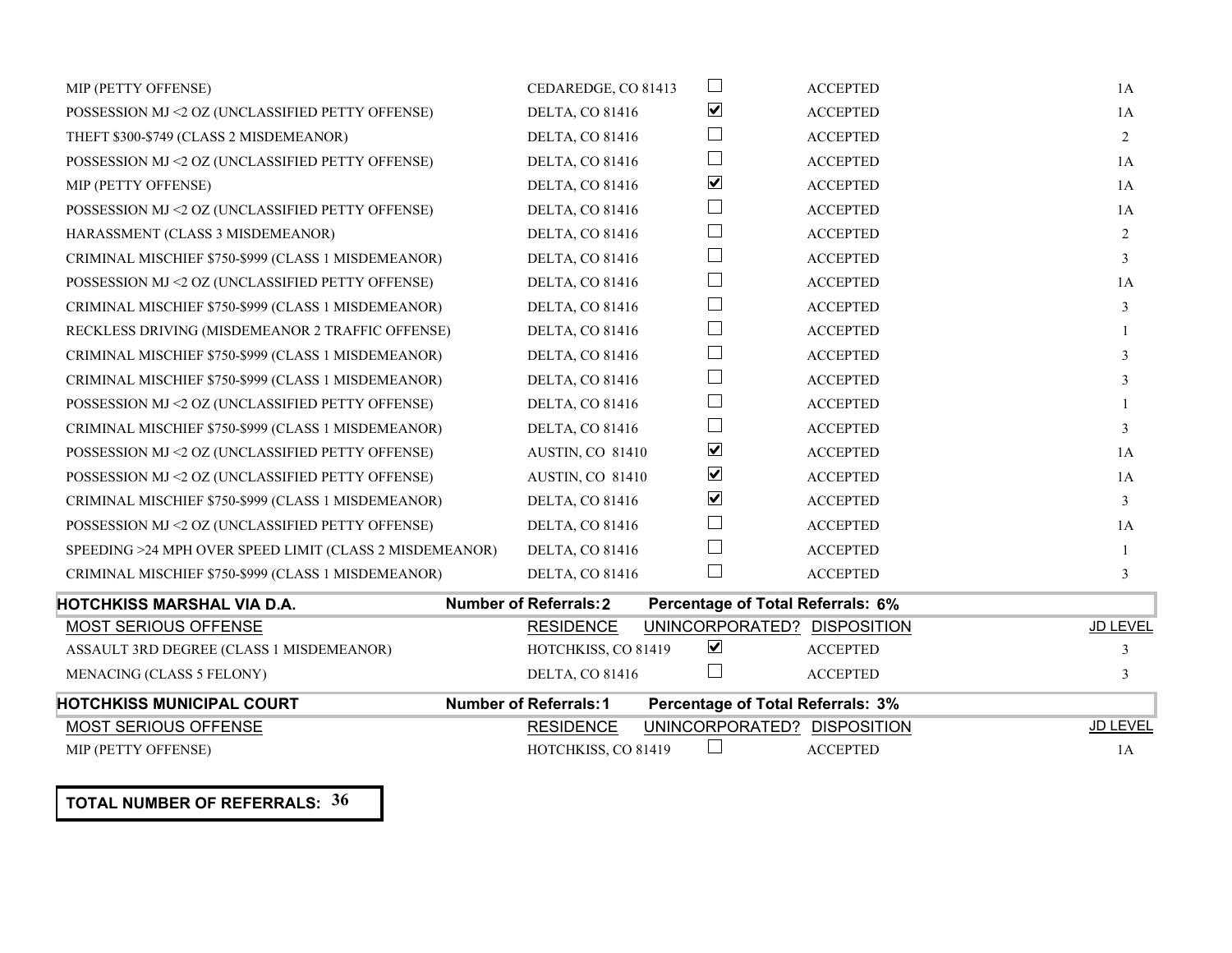

## **DELTA COUNTY JUVENILE DIVERSION PROGRAM REFERRALS BY CATEGORY OF OFFENSES**

**From 1/1/2021 to 12/31/2021**

| <b>CATEGORY</b>                  | <b>NUMBER OF CLIENTS:</b> | <b>PERCENTAGE OF TOTAL:</b> |  |
|----------------------------------|---------------------------|-----------------------------|--|
| <b>DRUG</b>                      | 14                        | 39%                         |  |
| <b>MISDEMEANOR TRAFFIC</b>       | 5                         | 14%                         |  |
| <b>OFFENSES AGAINST PERSONS</b>  |                           | 19%                         |  |
| <b>OFFENSES AGAINST PROPERTY</b> | 9                         | 25%                         |  |
| <b>THEFT</b>                     |                           | 3%                          |  |
|                                  | 36<br>TOTAL:              |                             |  |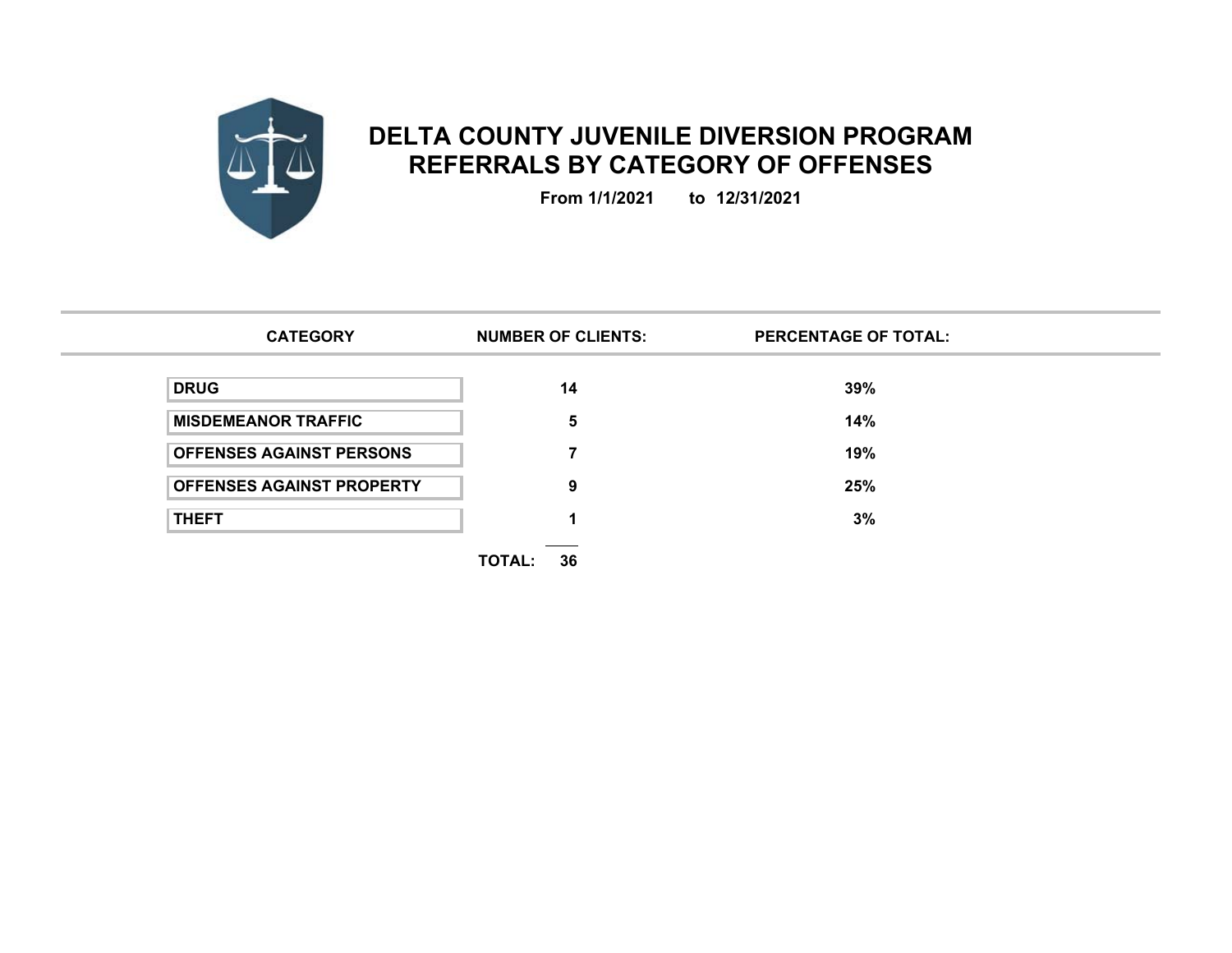

## **DELTA COUNTY JUVENILE DIVERSION PROGRAM DISCHARGE STATISTICS**

**From 1/1/2021 to 12/31/2021**

| <b>REJECTED DIVERSION REFERRAL</b> |                                  | Subtotal: 8     |                         | Percent of Total Discharges: 17% |  |
|------------------------------------|----------------------------------|-----------------|-------------------------|----------------------------------|--|
| <b>DISCHARGE DATE</b>              | <b>REFERRING AGENCY</b>          | <b>DOMICILE</b> |                         | <b>DIV LEVEL</b>                 |  |
| 1/19/2021                          | DELTA POLICE DEPARTMENT VIA D.A. |                 | MONTROSE, CO 81403      | 1A                               |  |
| 2/2/2021                           | DELTA POLICE DEPARTMENT VIA D.A. |                 | <b>DELTA, CO 81416</b>  |                                  |  |
| 2/11/2021                          | DELTA POLICE DEPARTMENT VIA D.A. |                 | <b>DELTA, CO 81416</b>  |                                  |  |
| 2/11/2021                          | DELTA POLICE DEPARTMENT VIA D.A. |                 | <b>DELTA, CO 81416</b>  |                                  |  |
| 2/22/2021                          |                                  |                 |                         |                                  |  |
| 6/10/2021                          |                                  |                 | <b>PAONIA, CO 81428</b> |                                  |  |
| 8/28/2021                          |                                  |                 |                         |                                  |  |
| 11/24/2021                         | DELTA POLICE DEPARTMENT VIA D.A. |                 | <b>DELTA, CO 81416</b>  |                                  |  |

**SUCCESSFUL COMPLETION**

**Subtotal: 35**

**Percent of Total Discharges: 73%**

| <b>DISCHARGE DATE</b> | <b>REFERRING AGENCY</b>          | <b>DOMICILE</b>          | <b>DIV LEVEL</b> |
|-----------------------|----------------------------------|--------------------------|------------------|
| 1/26/2021             | DELTA POLICE DEPARTMENT VIA D.A. | GRAND JUNCTION, CO 81503 | 1A               |
| 2/10/2021             | DELTA POLICE DEPARTMENT VIA D.A. | <b>DELTA, CO 81416</b>   |                  |
| 2/10/2021             | DELTA POLICE DEPARTMENT VIA D.A. | <b>DELTA, CO 81416</b>   |                  |
| 2/16/2021             | COLORADO STATE PATROL VIA D.A.   | PAONIA, CO 81428         |                  |
| 2/17/2021             | <b>CEDAREDGE MUNICIPAL COURT</b> | CEDAREDGE, CO 81413      |                  |
| 2/18/2021             | <b>DELTA MUNICIPAL COURT</b>     | <b>DELTA, CO 81416</b>   |                  |
| 2/18/2021             | <b>DELTA MUNICIPAL COURT</b>     | <b>DELTA, CO 81416</b>   |                  |
| 3/15/2021             | DELTA POLICE DEPARTMENT VIA D.A. | <b>DELTA, CO 81416</b>   | 1A               |
| 3/15/2021             | COLORADO STATE PATROL VIA D.A.   | PAONIA, CO 81428         |                  |
| 3/16/2021             | COLORADO STATE PATROL VIA D.A.   | <b>DELTA, CO 81416</b>   |                  |
| 4/1/2021              | COLORADO STATE PATROL VIA D.A.   | HOTCHKISS, CO 81419      |                  |
| 4/12/2021             | DELTA POLICE DEPARTMENT VIA D.A. | <b>DELTA, CO 81416</b>   |                  |
| 4/14/2021             | COLORADO STATE PATROL VIA D.A.   | CEDAREDGE, CO 81413      |                  |
| 5/3/2021              | DELTA POLICE DEPARTMENT VIA D.A. | CEDAREDGE, CO 81413      | 1A               |
| 5/10/2021             | DELTA POLICE DEPARTMENT VIA D.A. | <b>DELTA, CO 81416</b>   | 1A               |
| 5/17/2021             | DELTA POLICE DEPARTMENT VIA D.A. | <b>DELTA, CO 81416</b>   | $\overline{2}$   |
| 5/24/2021             | COLORADO STATE PATROL VIA D.A.   | <b>DELTA, CO 81416</b>   | $\overline{2}$   |
| 5/24/2021             | DELTA POLICE DEPARTMENT VIA D.A. | <b>DELTA, CO 81416</b>   | 1A               |
| 6/1/2021              | DELTA POLICE DEPARTMENT VIA D.A. | ECKERT, CO 81418         | 1A               |
| 6/3/2021              | DELTA POLICE DEPARTMENT VIA D.A. | <b>DELTA, CO 81416</b>   | $\overline{2}$   |